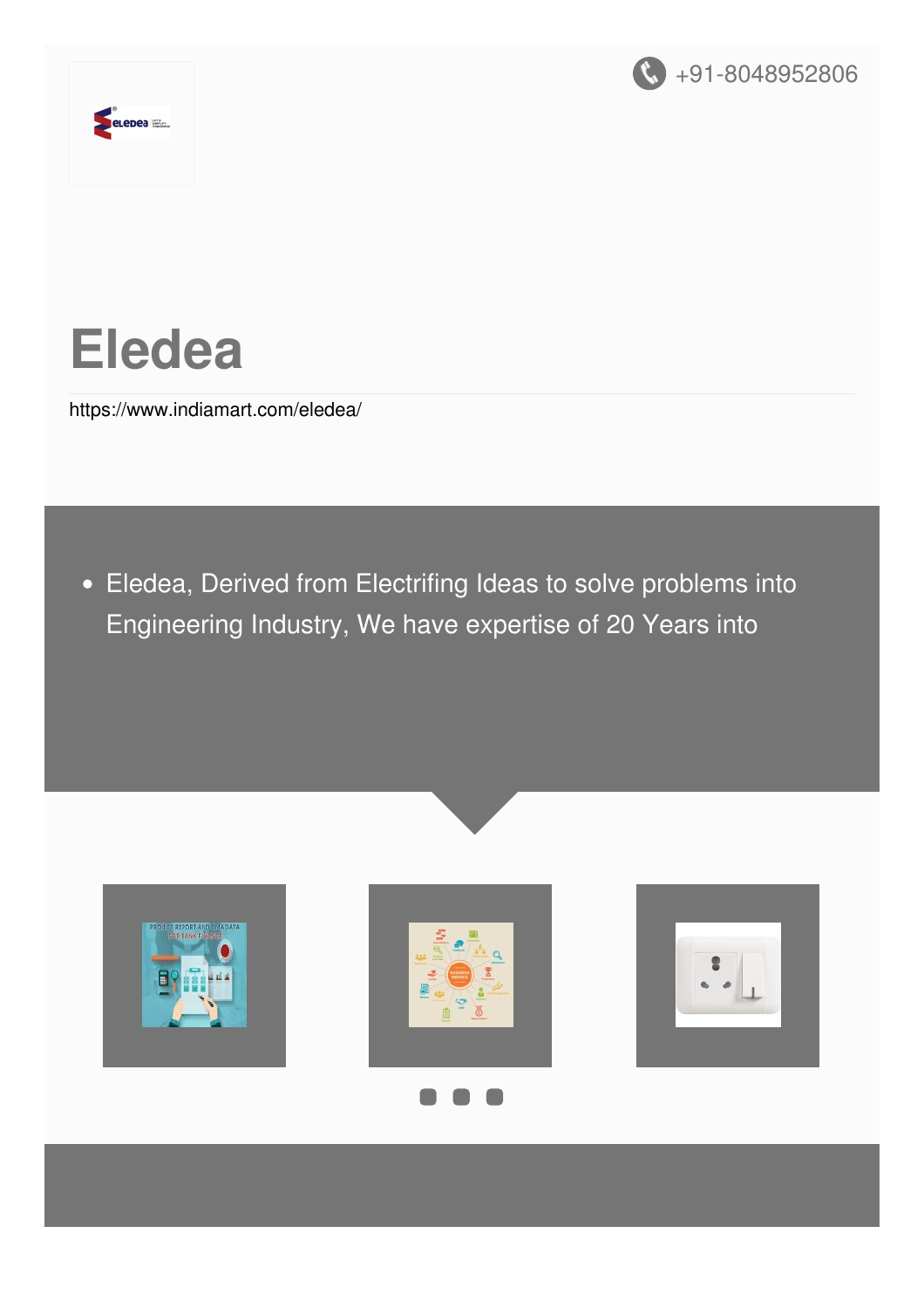#### About Us

We **"**Eledea**"** are well-known **Wholesaler**, **Trader, Exporter** and **Supplier** of premium quality range of **Earthing And Lightning Products, Electrical Cable, Ferrous Metal Product, Non Ferrous Metal Product,** etc. In order to provide the best class products to our prestigious customers, we are linked with the most authentic and certified vendors of the market. Since our inception in the year 2014, we are one of India's leading companies, involved in providing world-class metal, earthing equipments, electrical and mining products. Our veteran and deft procuring agents chose our vendors on the grounds of their market understanding, quality measure, financial condition, client-focused approach, delivery of the products, etc.

The products provide by us are sourced from the well known and genuine vendors of the market. Offered products are highly acknowledged in the market owing to their premium quality, reliability, simple usage and durability. To meet the different choices of the clients, we provide these products in several specifications. We also assure our valued clients that these products are properly checked on numerous parameters in order to provide flawless range to the clients. We provide these products in safe packaging material in order to ensure their safe delivery. In addition to this, we have gained a huge client base across the nation owing to our ethical business policies, good logistic facility, reasonable...

#### **For more information, please visit**

<https://www.indiamart.com/eledea/about-us.html>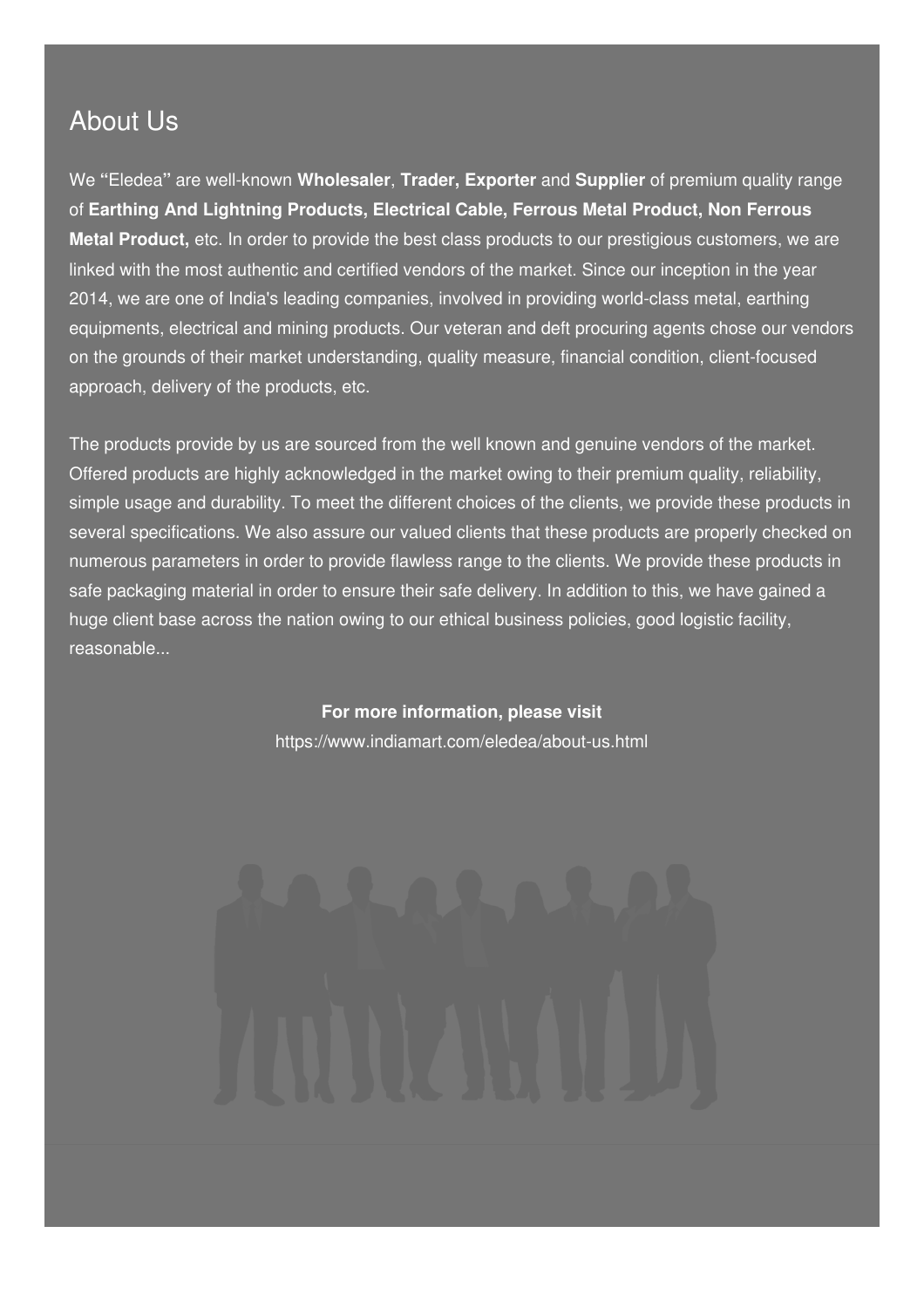#### **CONSULTANCY SERVICES**





**Food Processing Consultants** 



**Hospitals Project Consultants** 



**Project Management Consultancy Services**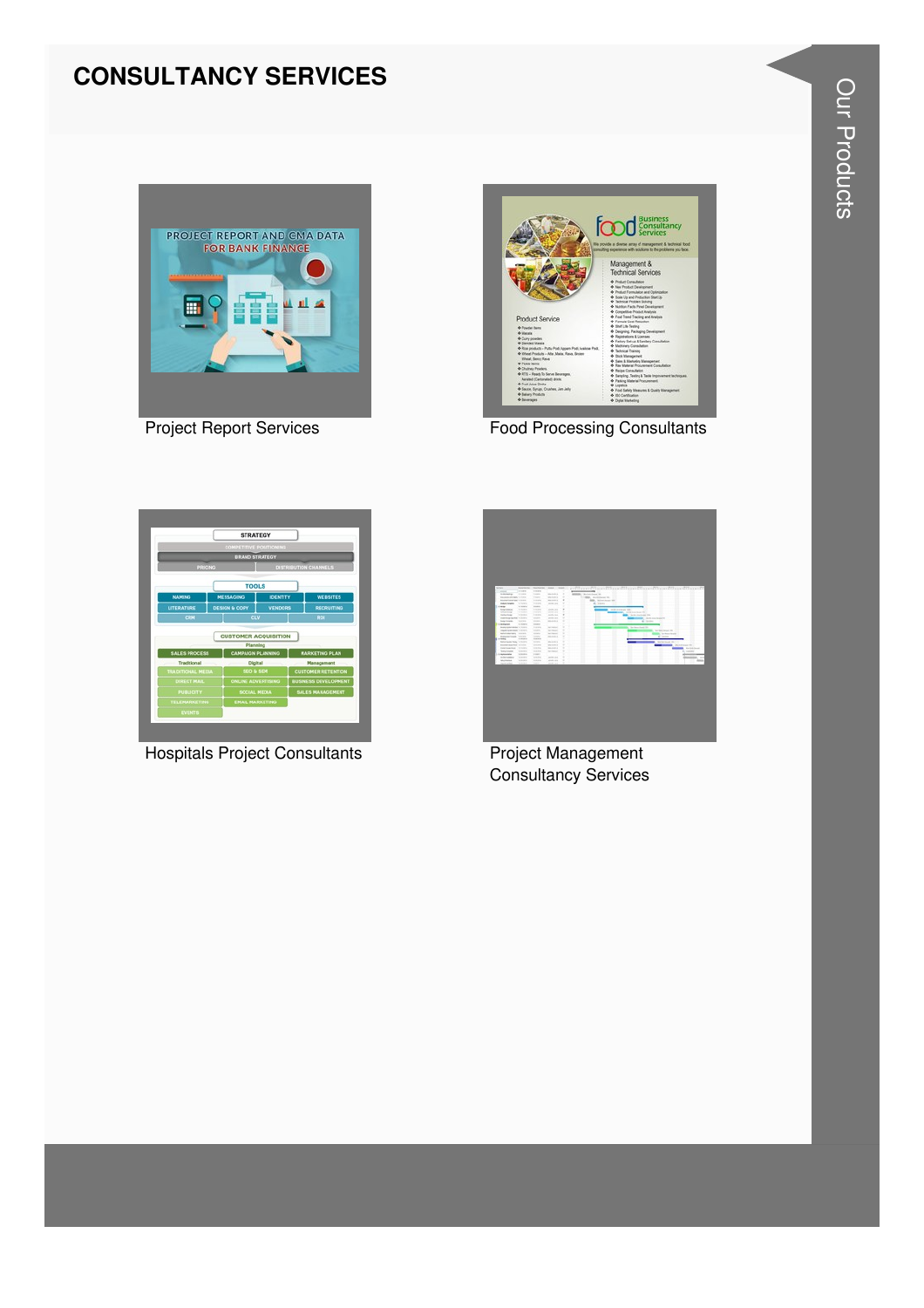#### **BUSINESS SERVICE**



**Startup Consultant** 



**Financial Consulting** 



**Database Services** 



**Business Support Services**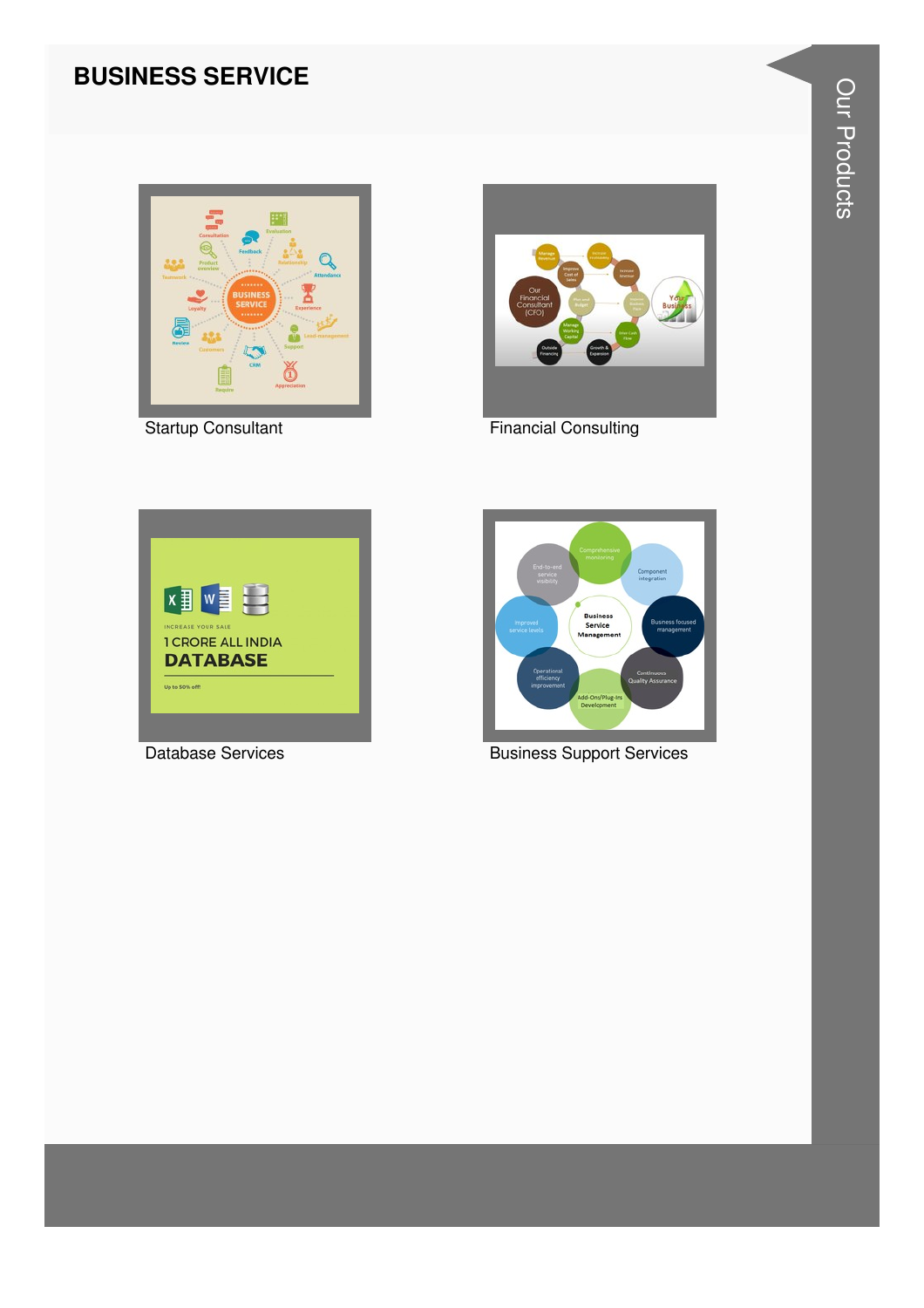#### **ELECTRICAL**



**Havells Coral Modular Switch** 



**Power Contractor** 



**Moulded Case Circuit Breaker** 



Low Voltage Switchgear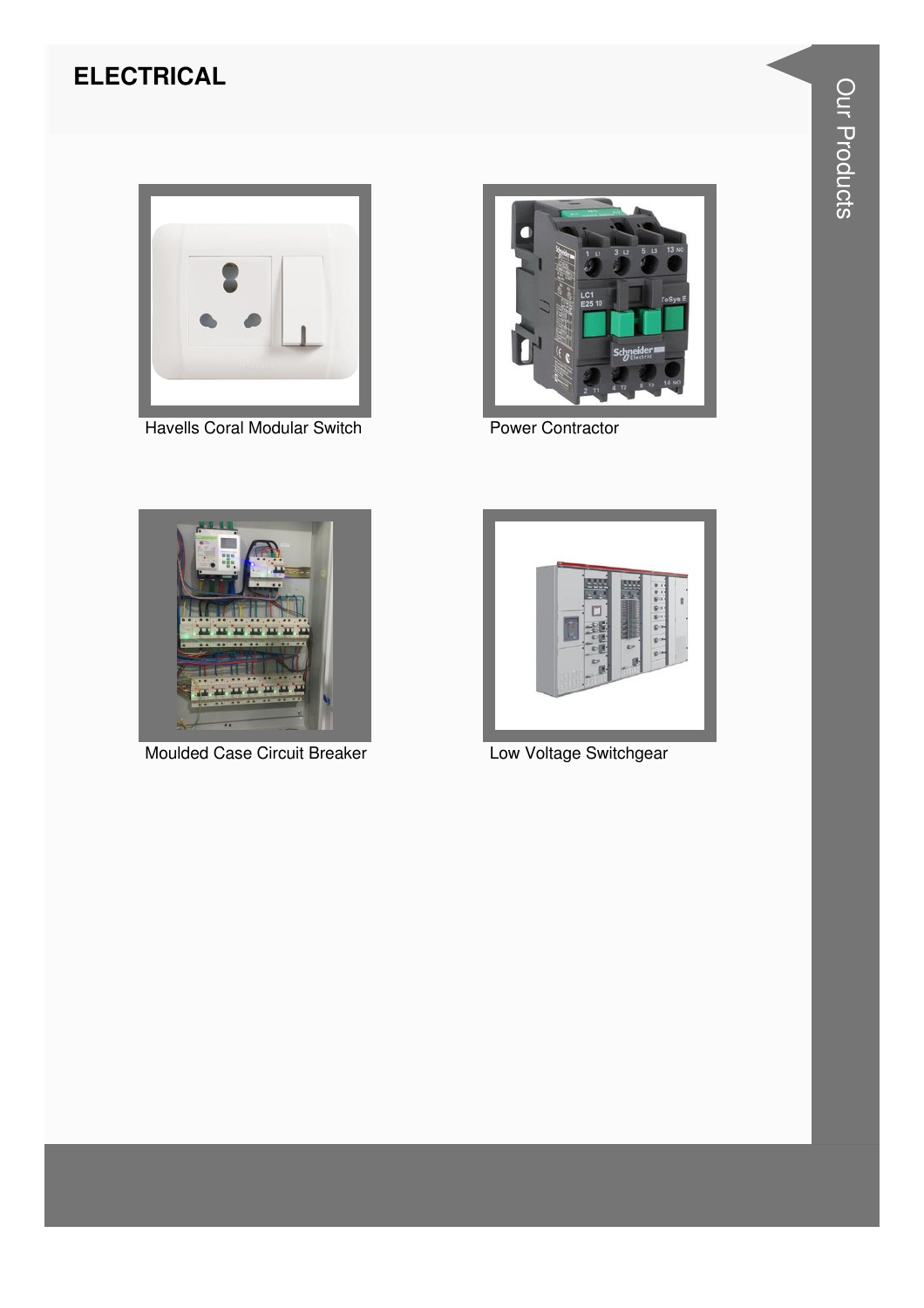#### **SOLUTIONS & SERVICES**



**Sourcing Services** 



**Project Management Service** 



**Business Plan** 

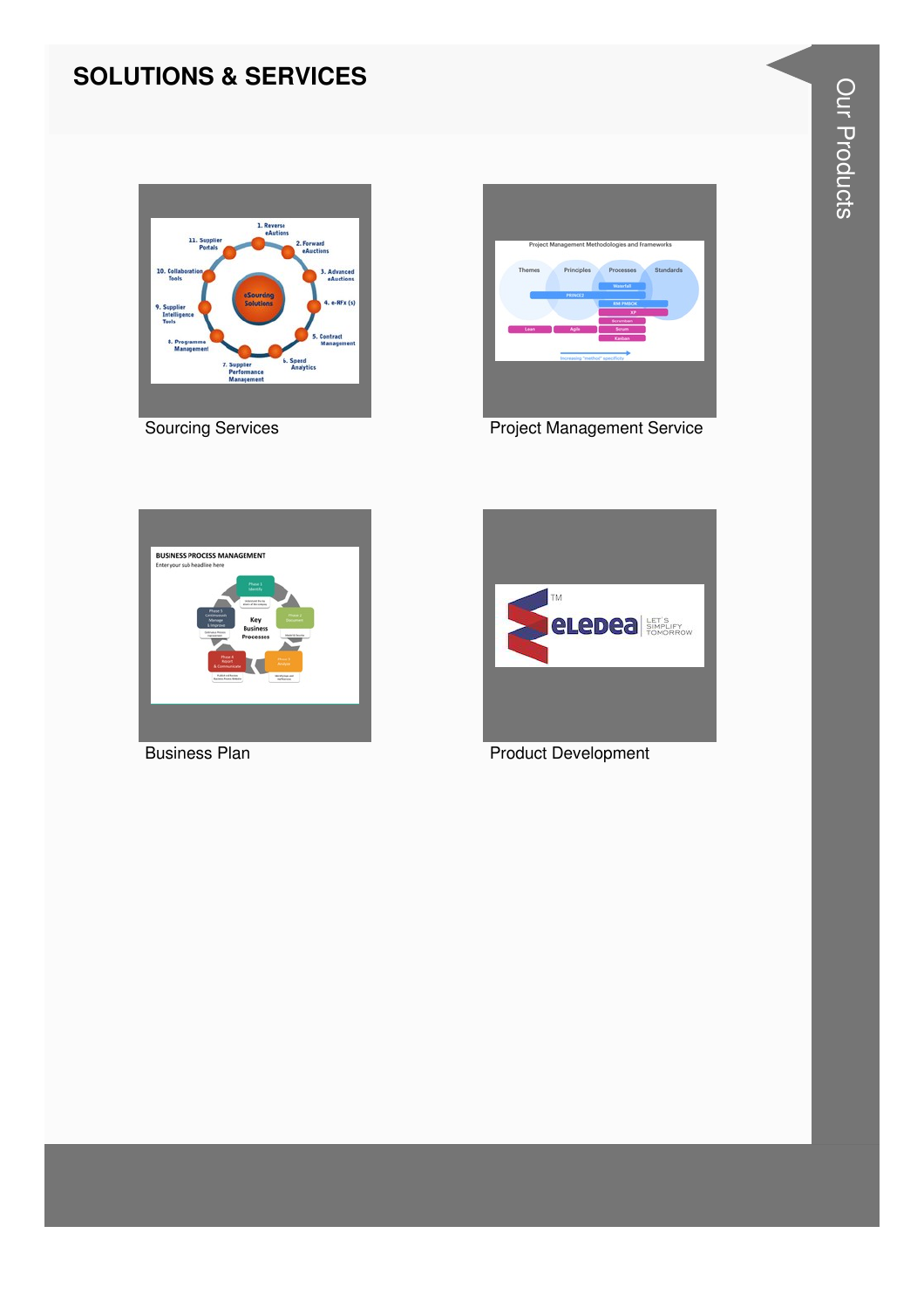### **LIGHTING**



LED Decorative Light



**LED Aluminum Profile** 



**LED Lights** 

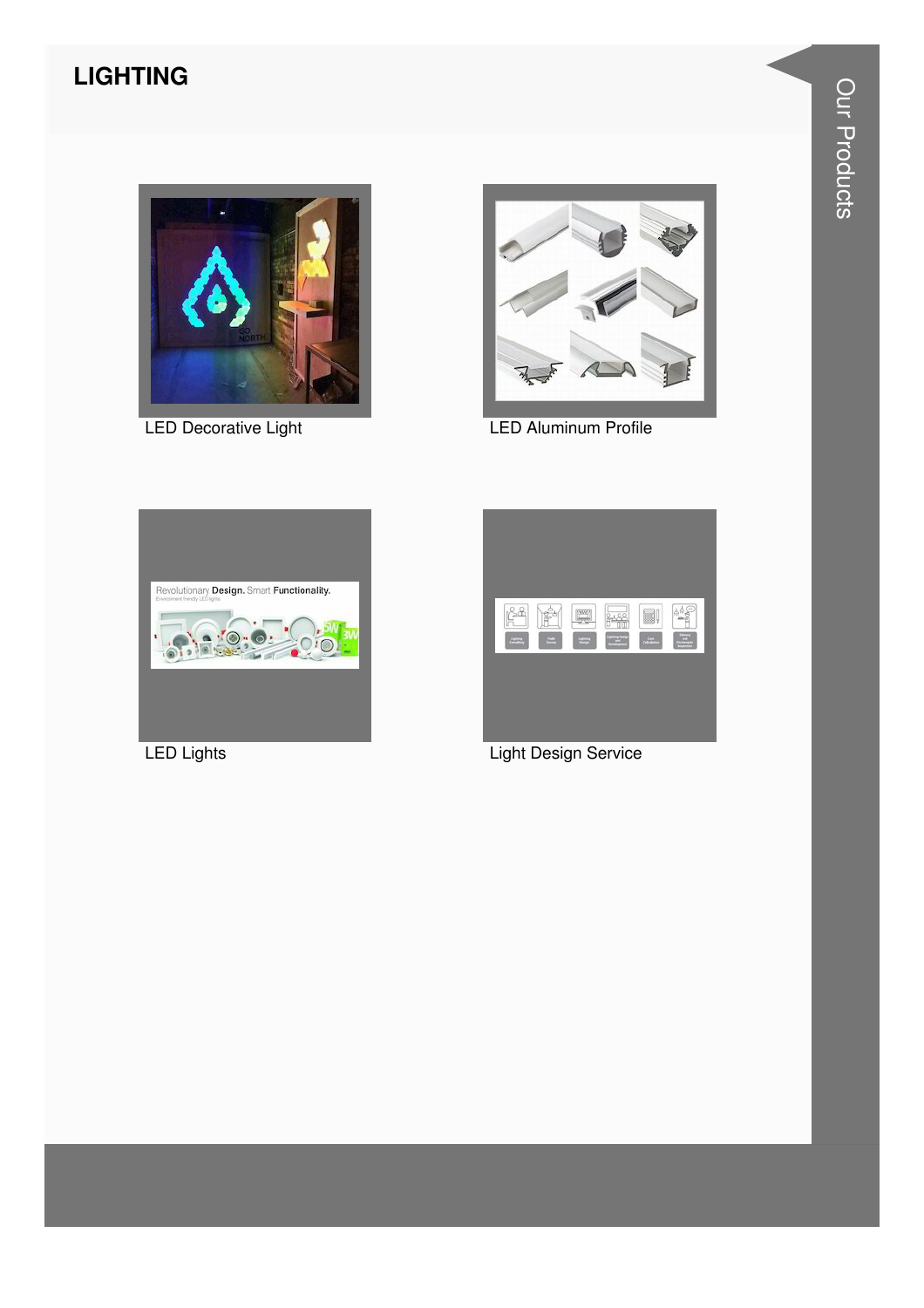#### **AUTOMATION**





Video Door Phone



Video Door Phone

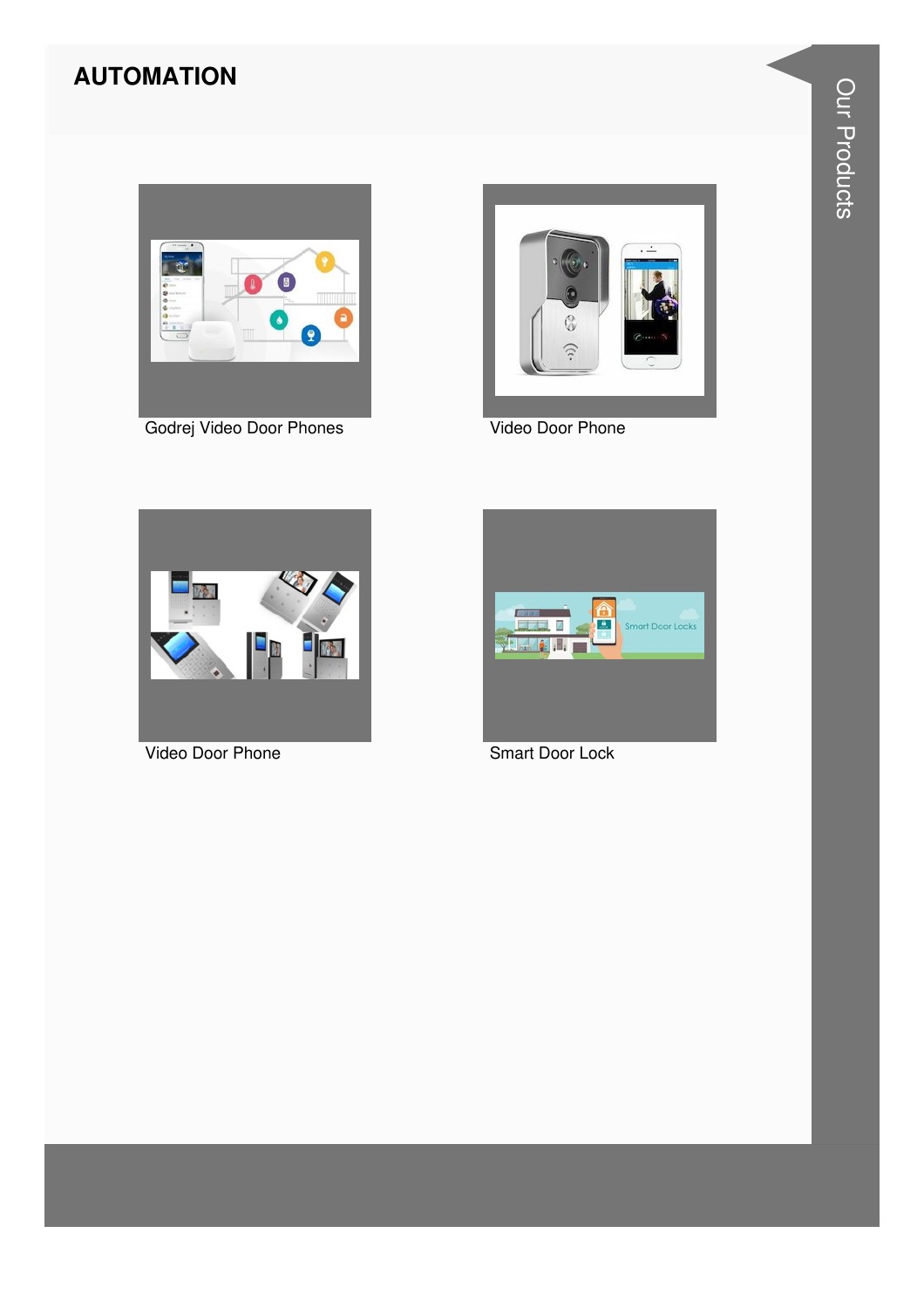#### **RENEWABLE ENERGY**







Schneider Solar Inverter



**EPC Solar Power System** 



**Rooftop Solar Power Systems**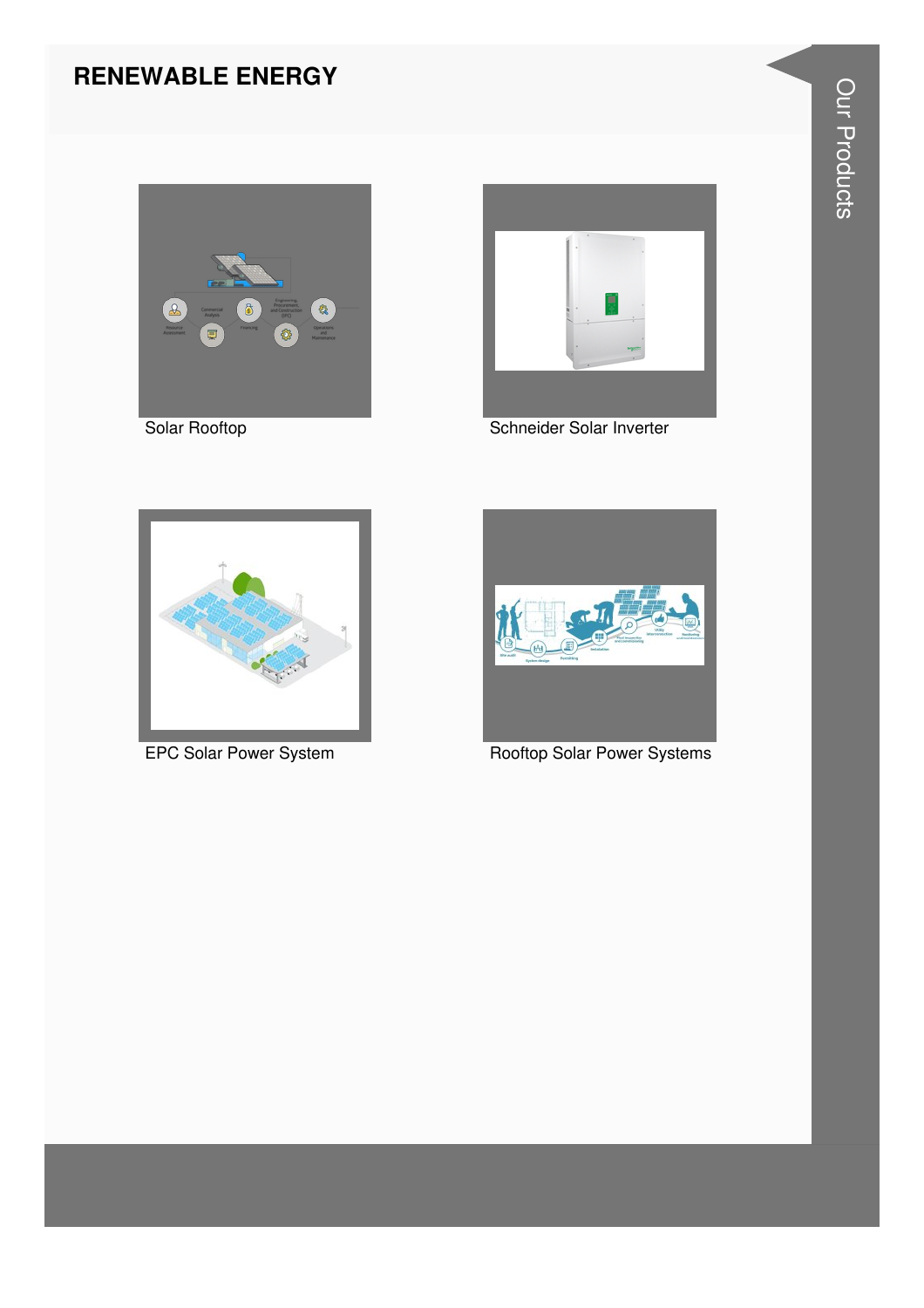#### **SOLAR PRODUCTS & SERVICES**



| <b>Bobbs</b><br><b>BRAS</b> | $g_{\text{M}}$<br><b>Bobble</b> | am<br><b>Bas</b>                                                                   | 40%<br>$-0.0$ | <b>xv</b><br>m(4.0) | m<br>100001<br><b>energicial</b> | w<br><b><i><u>NINNIK</u></i></b><br><b>Jane</b> |
|-----------------------------|---------------------------------|------------------------------------------------------------------------------------|---------------|---------------------|----------------------------------|-------------------------------------------------|
| ä                           | 43,993                          | 85,587                                                                             | 34,394        | $\sim$              | 34, 294                          | \$1,593                                         |
| x                           | 41,991                          | 1,25,975                                                                           | 50,390        | $\sim$              | 50,390                           | <b>PE.SRS</b>                                   |
| $\ddot{\phantom{a}}$        | 40,993                          | 1,63,972                                                                           | 49,191        | 7,870               | \$7,068                          | 1,06,973                                        |
| 1                           | 40,993                          | 2.04.966                                                                           | 49,791        | 15, 587             | 65,178                           | 1,39,768                                        |
| ٠                           | 40,993                          | 2,45,939                                                                           | 49,191        | 34,934              | 73,795                           | 1,72,663                                        |
| ×                           | 40,993                          | 3,27,945                                                                           | 49,191        | 40,317              | 59,528                           | 2,38,417                                        |
| ٠                           | 40,993                          | 3,68,938                                                                           | 49,591        | 48,413              | 97,644                           | 2,71,294                                        |
| 30                          | 40,993                          | 4.09.952                                                                           | 49,191        | 56,539              | 1,05,761                         | 8,04,179                                        |
|                             |                                 | અરજી કરવા માટે લાઈટબીલ, વેરાબીલ, આધારકાર્ડ, કોટા દરેકની ત્રણ ઝેરોફા લઈને રૂબર મળી. |               |                     |                                  |                                                 |

Solar Subsidy



Solar Power Plant Consultant



Solar Water Heater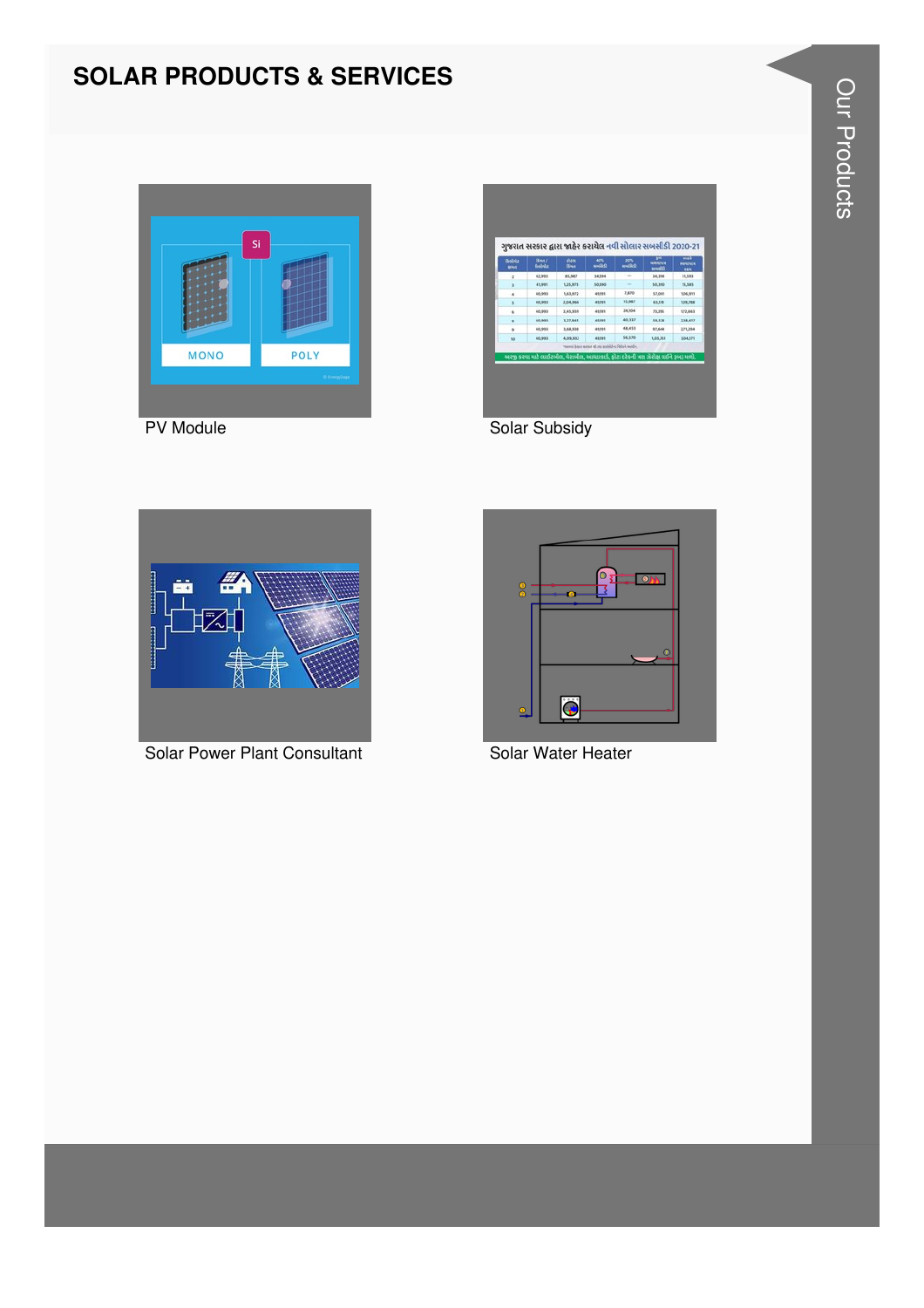#### **OTHER PRODUCTS:**



Sandalwood Farming



**Business Development** 



**C&S Switchgears** 



Third Party Inspection Services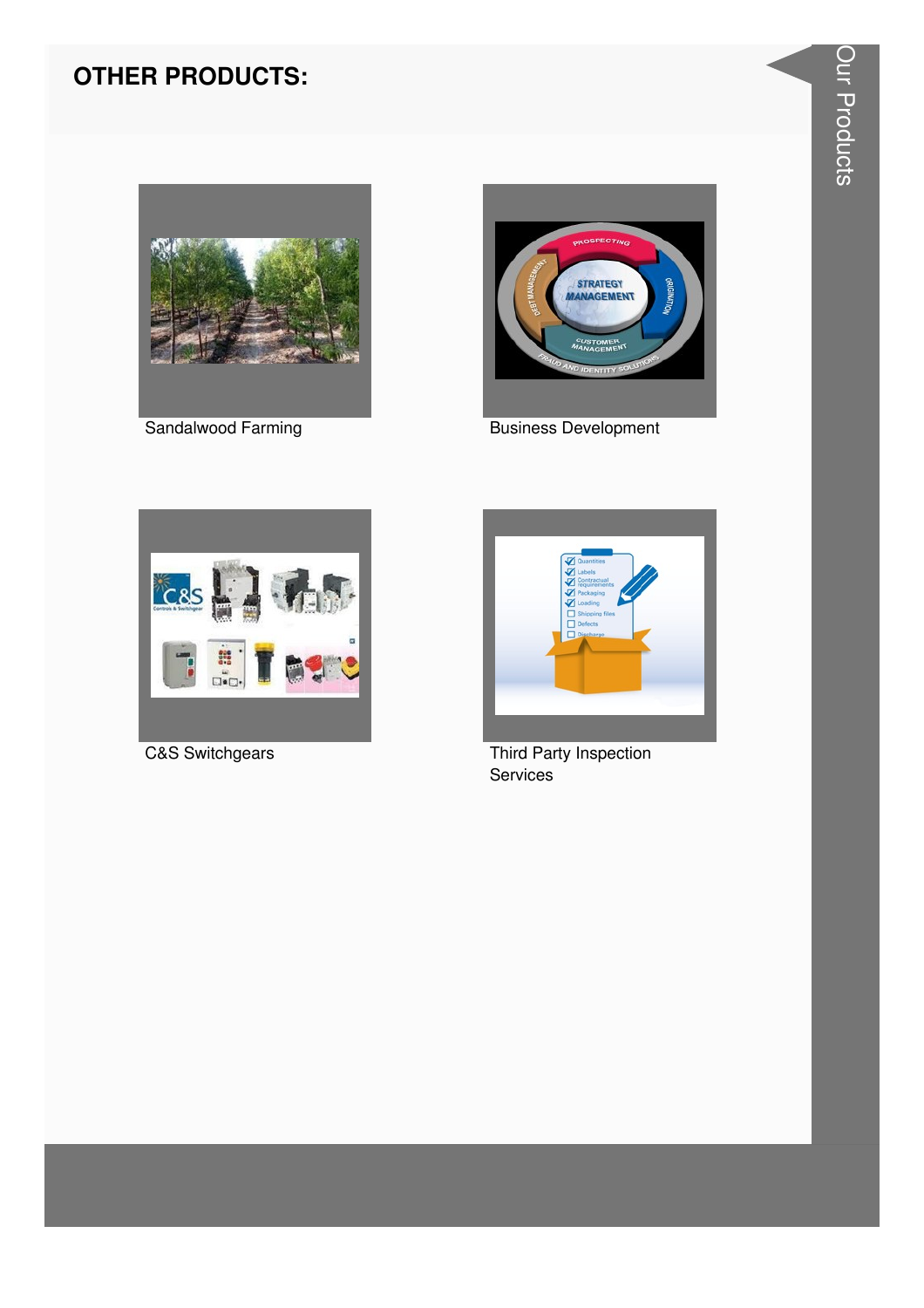#### **OTHER PRODUCTS:**



Outdoor Lighting



Microwave motion sensor



Solar Roof Top



**Small Scale Distributed Solar** Project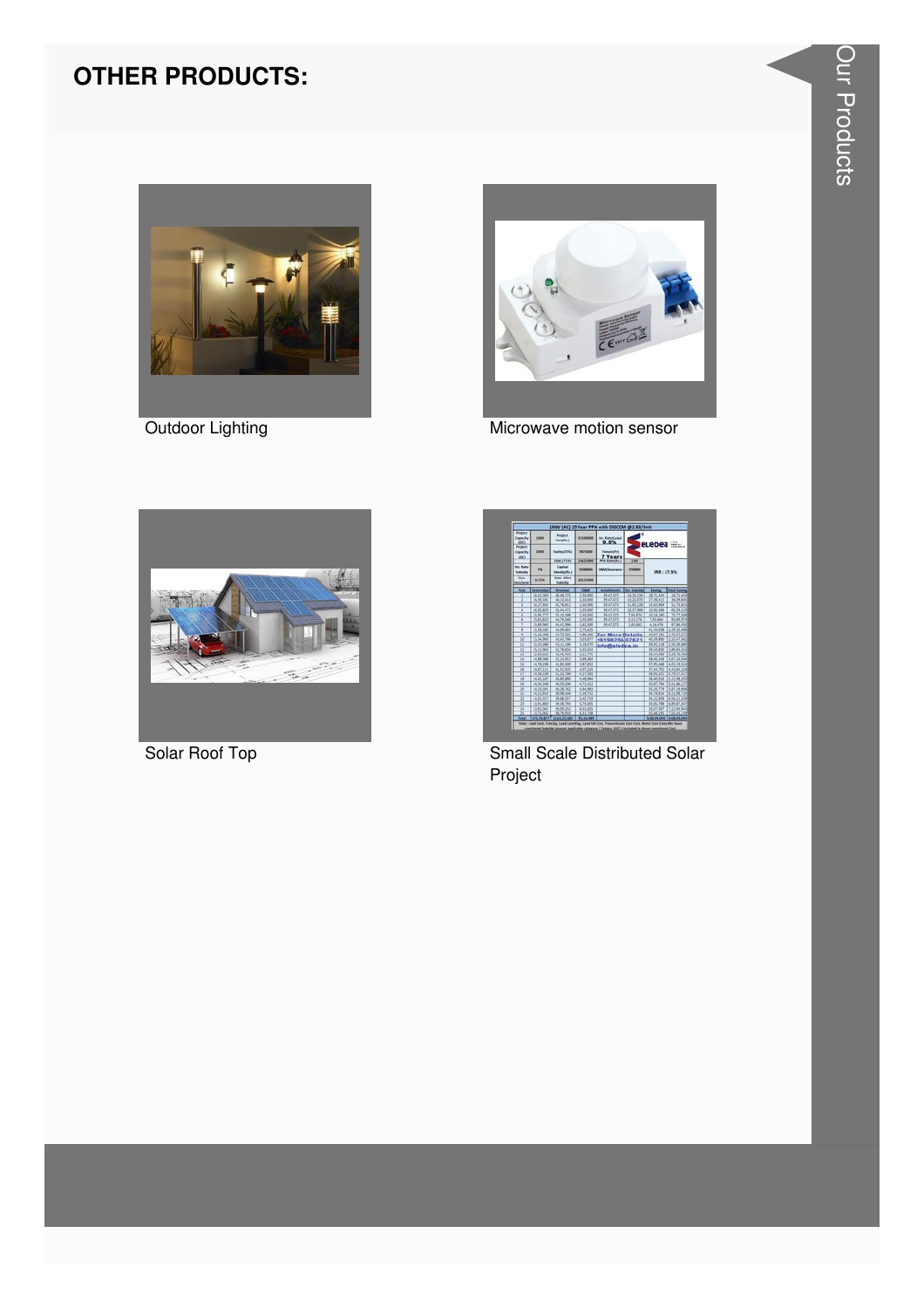## Factsheet

| Year of Establishment            | $\therefore$ 2022          |
|----------------------------------|----------------------------|
| <b>Nature of Business</b>        | : Exporter and Consultants |
| <b>Total Number of Employees</b> | $: 11$ to 25 People        |